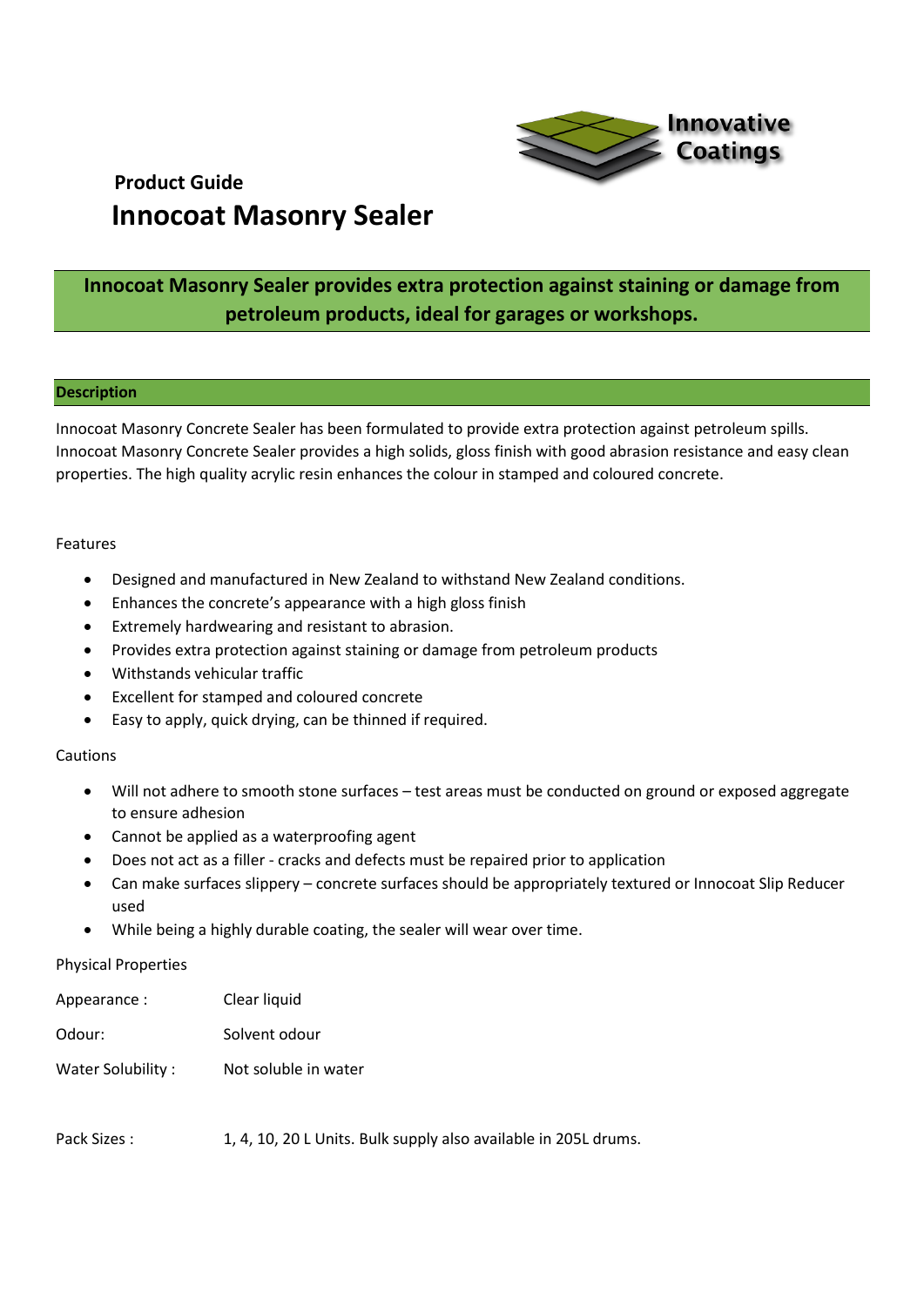

#### Precautions

- Do not seal any concrete less than 28 days old
- Do not apply to concrete surfaces that are not completely dry, not just surface dry
- Do not apply to concrete surfaces that have been treated with concrete densifiers or hardeners
- Do not apply to highly burnished floors
- Do not apply to any surface that has previously been treated with another product, ie other sealers, curing compounds, etc
- Do not seal concrete if the concrete temperature is below 12°C or above 30°C
- Do not apply in the hottest part of the day or in high humidity
- Any cracks, pitting or pinholes must be treated prior to application
- Any spills must be cleaned up immediately to avoid staining

#### Preparation

It is recommended that a test area is undertaken before application to ensure the sealer adheres correctly to the surface and provides the required finish. It is also important to check that the application of the sealer does not make the concrete surface too slippery.

The test area should be  $0.5 - 1.0m<sup>2</sup>$ , best done in a less obvious part of the concrete so as not be noticeable when the job is complete. Once the sealer is cured, wet the area and check the level of slip resistance.

Prior to application it is important to ensure that Innocoat Masonry Concrete Sealer can be applied to the concrete surface. A simple "water test" will quickly show if the surface will accept the coating.

- Drop a small amount of water on the concrete surface.
- $\bullet$  If the water darkens (ie penetrates) the concrete within 15 30 seconds the concrete is likely to accept the sealer
- If the water beads on the surface this indicates that the concrete has high surface tension (too dense) and is not suitable for sealing with Innocoat Masonry Concrete Sealer.
- The beading could be due to previous treatments with other sealing compounds or contaminants. These must be removed prior to any sealer application.

Once it is confirmed that Innocoat Masonry Concrete Sealer can be applied prepare the concrete surface as follows;

#### New concrete surfaces :

• Prepare by a light acid etch using Innocoat SyTEtch and waterblast with 2000 p.s.i to remove any laitance.

#### Old concrete surfaces :

Any existing coatings must be removed by grinding, followed by the water test to ensure all remnants have been removed

Any contaminated areas should be treated with the appropriate cleaning agents and pass the water test prior to application of the sealer. When any coatings have been removed and contaminated areas treated, lightly acid etch with Innocoat SyTEtch and rinse thoroughly with fresh water.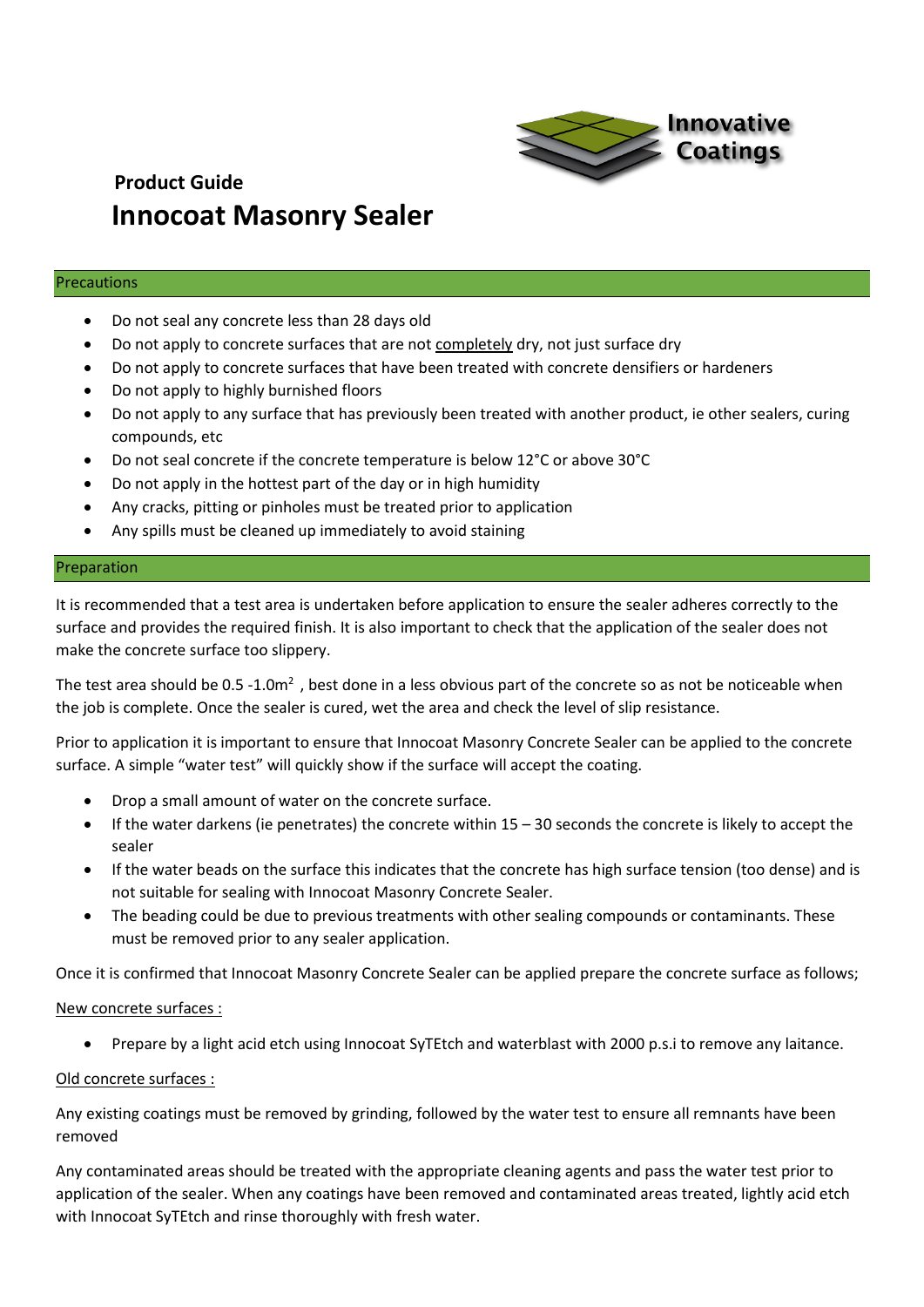

#### Equipment

Innocoat Masonry Concrete Sealer can be applied with any of the following;

Soft bristle broom – recommended for textured surfaces and exposed aggregate concrete

Sprayer – High Pressure, Low Volume (HPLV) or airless sprayer. Some garden pump-up sprayers can be used, but the solvent will likely breakdown the seal and gaskets within the sprayer so suitable only for single use.

Roller – recommended for smooth or ground concrete. Use a solvent proof, 5mm mohair nap or similar

Bucket or paint tray

Safety Equipment – see Personal Protective Equipment section

#### Application

If Innocoat Slip Reducer is being used, add to the sealer prior to application as per directions in Product Guide

New concrete MUST BE FULLY CURED (at least 28 days after pouring) and then prepared as outlined above.

- Apply in thin coats, avoid pooling
- Apply a minimum of 2 coats. Porous or ground concrete may require a third coat to form an even surface coating
- Drying time between coats is 2 4 hours after application.
- Allow 24 hours curing time before use. Vehicles can drive on the sealed surface 48 hours after application

#### Coverage

- First coat approx.  $5 6$  m<sup>2</sup>/L
- Second coat approx.  $6 8$  m<sup>2</sup>/L

Coverage will vary greatly depending on the porosity and texture of the concrete

Clean-Up All equipment can be cleaned with Innocoat Solvent Clean.

# Storage and Handling Handling : Suitable protective clothing must be worn – Refer Personal Protective Equipment section Storage : Store in cool, dry, well ventilated place in original container. Store out of reach of children. Store away from direct sunlight, oxidizing agents, acids, detergents and foodstuffs. Keep away from naked flames and other heat sources. Ensure container is sealed when not in use and is checked regularly for leaks or spills. Do not allow vapours to collect in enclosed spaces. Innocoat Masonry Concrete Sealer can be stored once opened for up to 12 months.